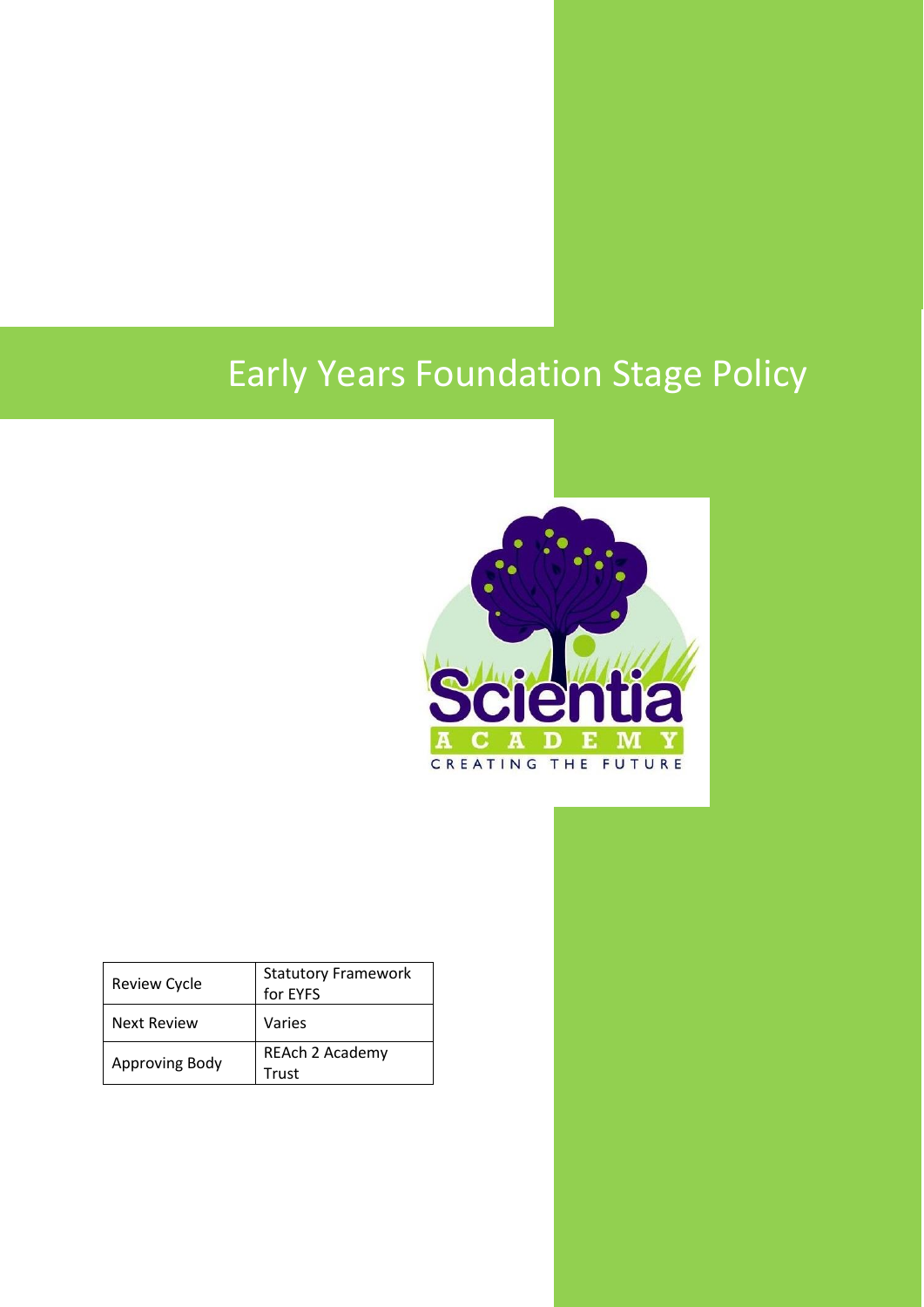## **EYFS Policy**

## **Aims**

# *"Every child deserves the best possible start in life and the support that enables them to fulfil their potential." The Statutory Framework for the Early Years Foundation Stage, 2012.*

At Scientia Academy we want every child to be the best that they can be. We believe that this starts with a solid foundation and enjoyment of learning from the very beginning of a child's school journey. We aim to provide the highest quality care and education for every child.

We strive to create a welcoming, safe and happy environment and an enriching curriculum which both challenges and supports pupils to achieve their potential and to become independent, confident learners.

The Statutory Framework for the Early Years Foundation Stage provides the structure for our curriculum and approach. We use the four guiding principles to shape our practice:

- every child is a **unique child**, who is constantly learning and can be resilient, capable, confident and self-assured;
- children learn to be strong and independent through **positive relationships**;
- children learn and develop well in **enabling environments**, in which their experiences respond to their individual needs and there is a strong partnership between practitioners and parents and/or carers; and
- **children develop and learn in different ways and at different rates.** The framework covers the education and care of all children in Early Years provision, including children with special educational needs and disabilities.

## **Approach**

Lessons and activities are delivered in an interactive, stimulating environment, which is well equipped, organised, spacious and attractive. Staff ensure that the

seven areas of the curriculum are planned for both inside and outside and that all children are able to learn through their play in a broad, cross curricular approach. Children are taught to follow the school rules by being kind, safe and responsible. All adults are committed to enabling every child to become independent, enthusiastic learners with a range of skills that they can draw upon and develop throughout their schooling. We strive to enable every child to achieve or exceed the expected level of development by the end of Reception. While this may not be possible for some children we ensure that all children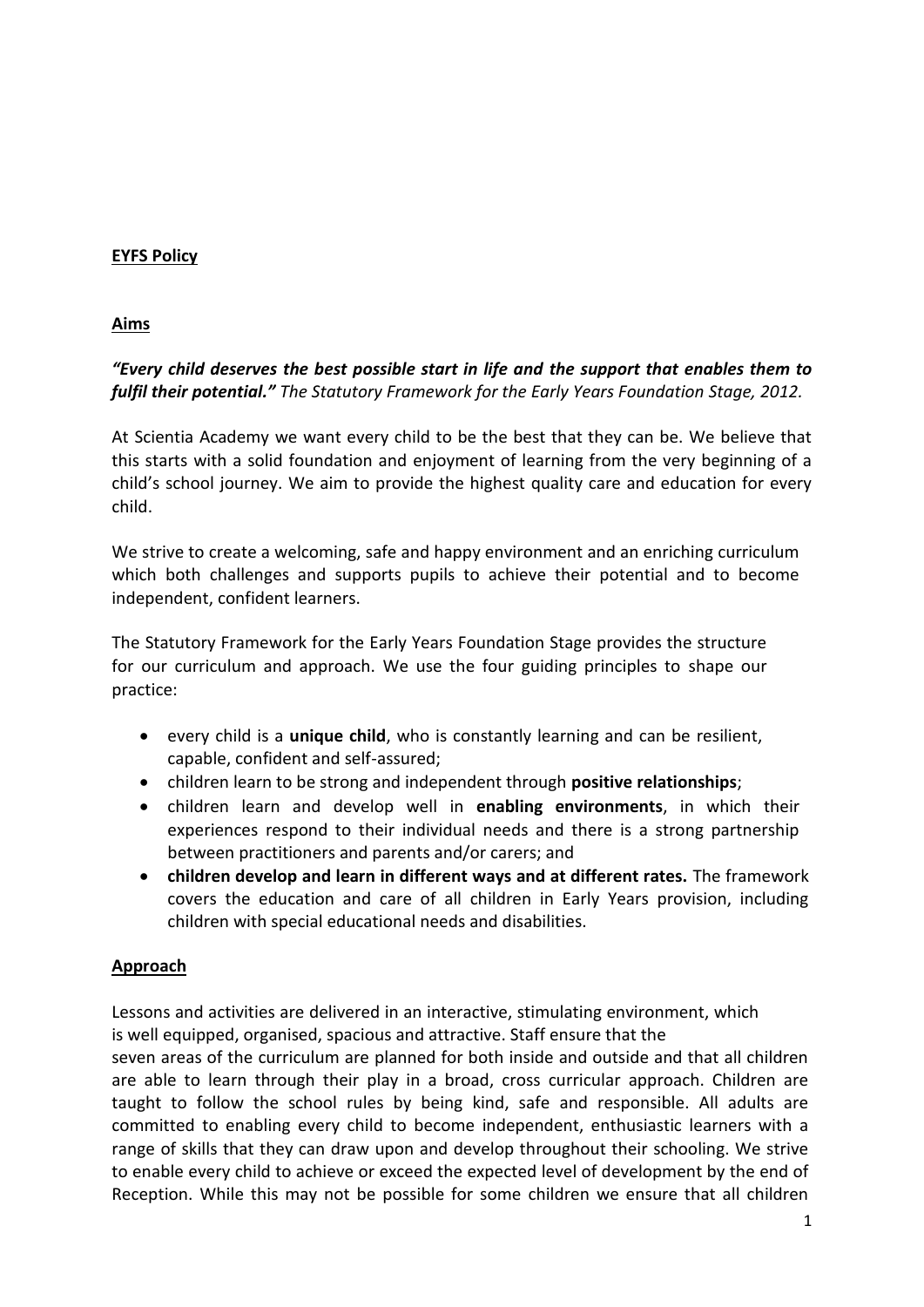make good or better progress.

## **Curriculum**

Our curriculum is based on the Statutory Framework for the Early Years Foundation Stage 2012 and supported by Development Matters 2012. There are seven areas of learning.

Three **prime** areas, which are crucial and build children's capacity to learn, form relationships and thrive;

- **Communication and Language**
- **Physical Development**
- **Personal, Social and Emotional Development**.

And four **specific** areas through which the three prime areas are strengthened and applied:

- **Literacy**
- **Mathematics**
- **Understanding the World**
- **Expressive Arts and Design**

Staff working in Nursery focus strongly on the development of the three prime areas as the foundation for the pupils learning, this also applies to pupils in Reception, but who are developmentally working at a Nursery level in one or more areas. Staff in Reception focus on all seven areas of the curriculum, with emphasis on the development of the four specific areas, building upon the learning that has taken place in Nursery as appropriate for each child.

## **Phonics**

At Scientia we value phonics as an essential tool for the development of pupils Literacy skills. In Early Years staff are trained to deliver systematic high quality phonics, using the RWInc programme as a basis for planning and assessment. Children are taught in ability groups according to the phonics phase in which they are working. On entry to Reception, children are informally assessed to ascertain their prior learning and knowledge of phonics, they are then levelled, and put into an appropriate phonics group, which may be any of the phases 1 to 6. Phonics assessments continue at least once per term to ensure pupils are working at the most appropriate level for their ability. Phonics homework, which is matched to the phase that the children are working in, is sent home weekly. Teachers plan all phonics sessions for all groups.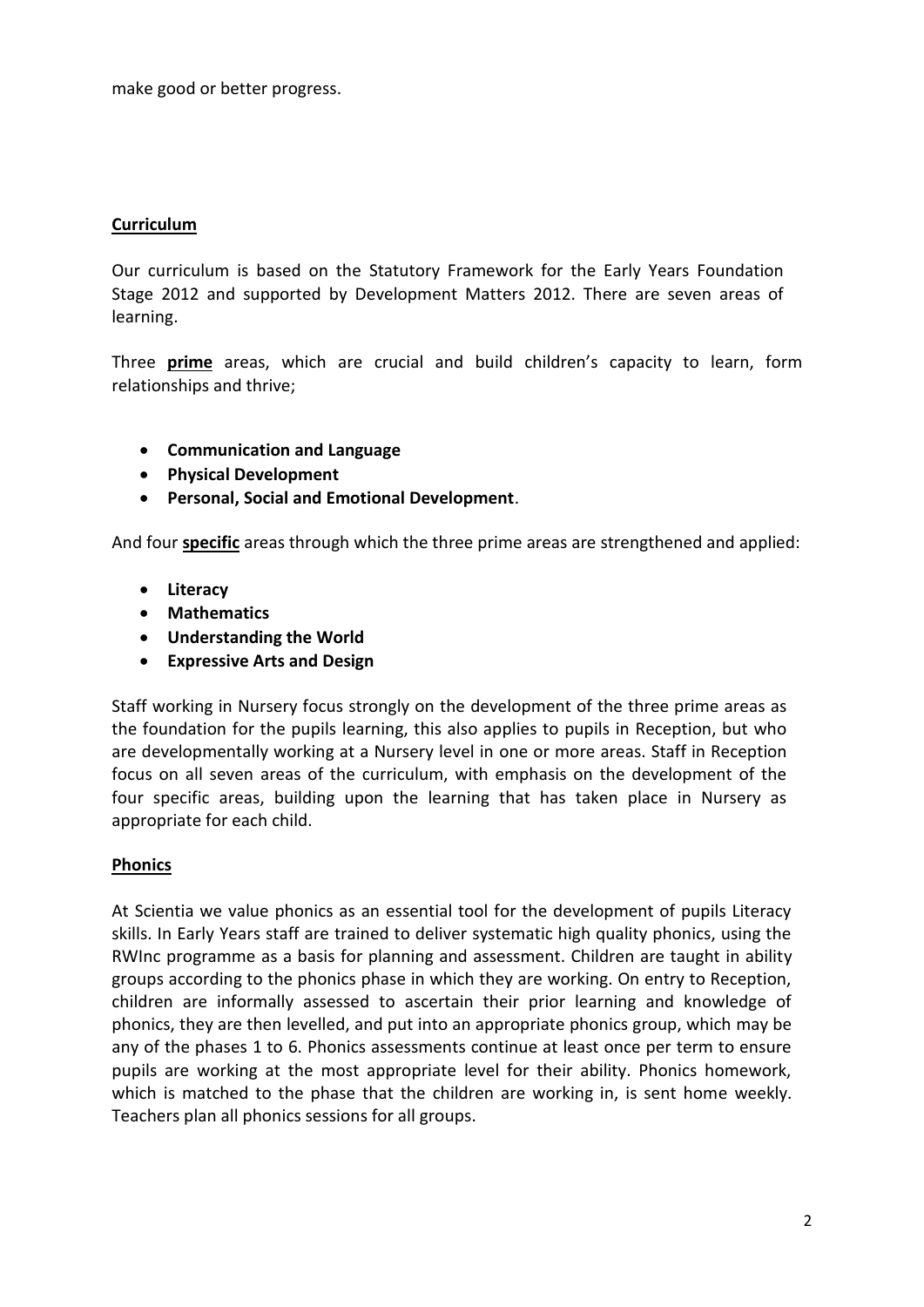## **Planning**

The Early Years team plan together and meet regularly to contribute ideas and suggest learning focuses for the next topic. Planning is thematic and based on children's interests. Staff use Development Matters and the Statutory Framework for the Early Years Foundation Stage 2012 to devise learning questions for each area of development that are suitably challenging and developmentally appropriate. Questions are matched to pupils' levels of development Next steps are personalised for each pupil. In Reception, this is evident throughout the children's writing books and occasionally in their special books.

## **Reading**

At Scientia we want all children to develop an enthusiasm for reading and an enjoyment of books which leads to a desire to want to read for both pleasure and for information. In Early Years we use a mixture of core books which the children become familiar with and focus books for each of our topics, where the children learn a range of skills through shared reading of the texts. Children are also taught to find information in non-fiction texts. We aim to read to the children at least once a day. Children are given levelled reading books to read, when it is appropriate for their development and according to their phonics level, this includes Nursery. These books are sent home for the children to practice reading with their parents weekly. Each child in Reception takes part in a guided reading session at least once per week in a group size that is appropriate for their development and with learning questions that are derived from the evaluation of the previous weeks' session. Through reading corners in the classrooms, children are taught how to browse and select books that interest them and that they can borrow daily to share with their parents. In Reception Home/School Reading Diaries are used to record and discuss pupil's progress with their reading.

#### **Observation and Assessment**

Observation of pupils is an essential tool in Early Years, and contributes greatly to a practitioner's knowledge of a pupil's holistic development. Observations are made of each pupil frequently and recorded in their Special Books. The information gathered in each pupil's Special Books allows staff to record and ascertain when specific milestones have been reached and enables staff to identify next steps for that pupil's development. Observations should be discreet and may not always be recorded. It is essential for pupil/practitioner dialogue to be at the forefront of every interaction and this should not be interrupted by the practitioner recording evidence. All staff should be able to confidently enter into a dialogue about their key children's progress. All progress should be recorded regularly on the schools assessment programme.

#### **Inclusion**

In Early Years we personalise the learning for all pupils, and we believe that every child has the right to an education and should be supported in order to achieve their full potential. Early intervention is crucial to children's learning and social development and we work closely with the Inclusion Manager to identify and support pupils with additional needs. We use Development Matters as a tool to enable us to provide developmentally appropriate learning for individuals and groups of pupils. We use our high ratio of staff to pupils to ensure that children have additional support where it is needed and to provide Speech and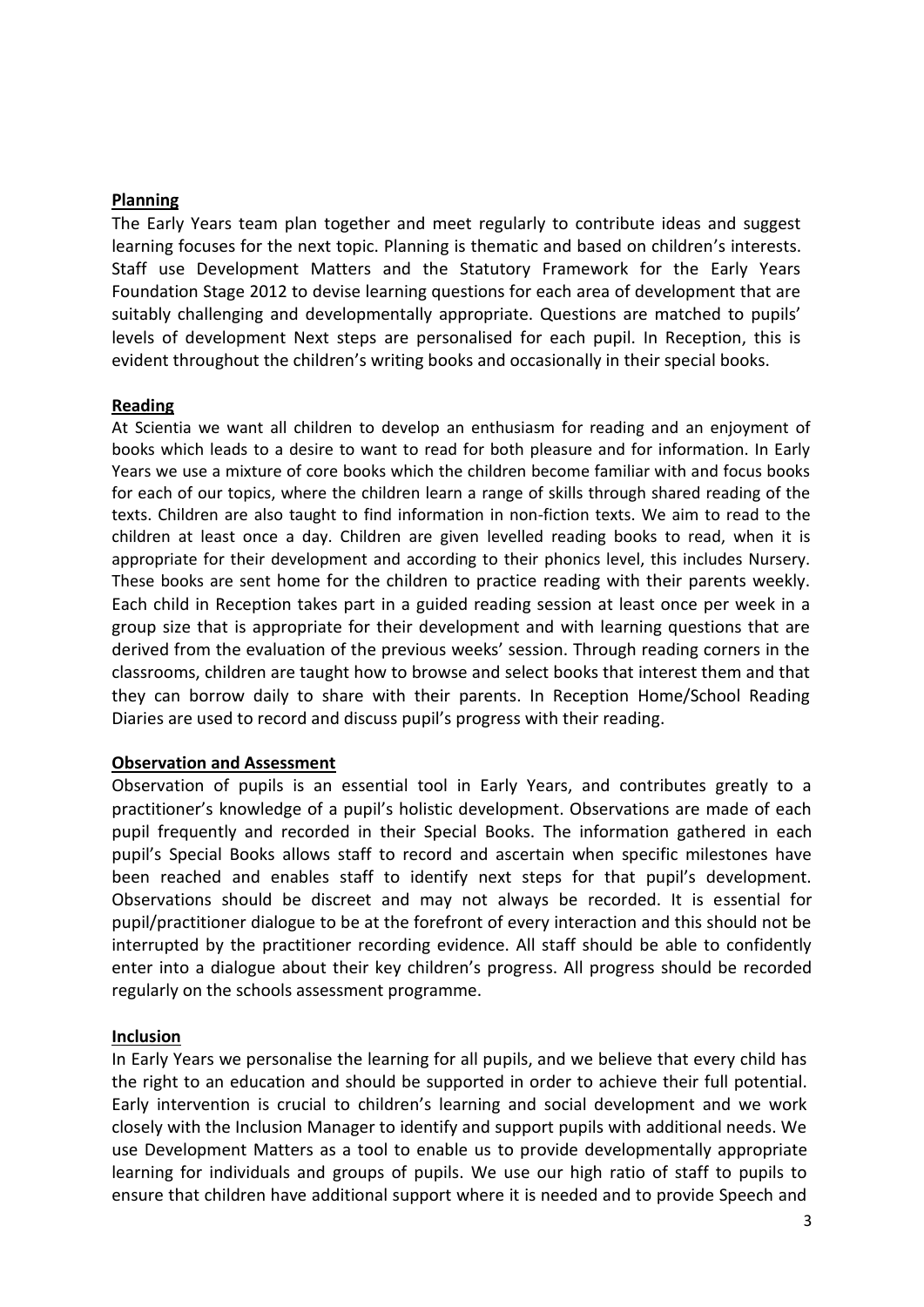Language groups when necessary. We are developing close relationships with our feeder schools, pre-schools and Nursery's to ensure that when a pupil starts at Scientia we are aware of their needs and can plan for and support them appropriately.

## **Safeguarding and Welfare**

*"Children learn best when they are healthy, safe and secure, when their individual needs are met, and when they have positive relationships with the adults caring for them."* Statutory Framework for the Early Years Foundation Stage 2012

At Scientia, the health, safety and well-being of the children in our care is paramount. We teach children to be safe, follow rules and respect boundaries. Through our curriculum and activities, children learn to make safe choices.

All staff have Child Protection training on an annual basis, they know who the Designated Safeguarding Lead is and will refer to this person when it is appropriate to. Staf regularly take part in First Aid Training, and at least the minimum number of staff are trained in Paediatric First Aid and accompany all EYFS children on trips. Staff conduct risk assessments of the inside and outside areas on a daily basis and throughout the day. If and when an accident does occur, procedures are followed to ensure that children are well looked after, their injuries or ailments are treated and their parents are informed, in writing or by telephone call as necessary. All accidents are recorded and the accident book is reviewed to identify any recurring problems.

Within the Nursery there is always a minimum ratio of 1 adult for every 13 children, one of these adults is usually a qualified teacher, where the teacher is not present the ratio is 1 adult to 8 children for 3 year olds and 1 adult to four children for 2 year olds. In Reception there is 1 teacher per 30 pupils as per infant class size regulations. In addition to this Reception classes have the support of a nursery nurse each.

## **Keyworkers**

As required in the Statutory Framework for the Early Years Foundation Stage 2012, every pupil in Early Years has a keyworker. The keyworkers are the nursery nurses or teachers that work in Early Years.

The keyworker will:

- support their children with some activities
- monitor and record the children's progress in those activities
- deliver specific activities that will help those children develop and learn
- be able to discuss the child's learning needs and progress made with their parents and contribute to, or write, their report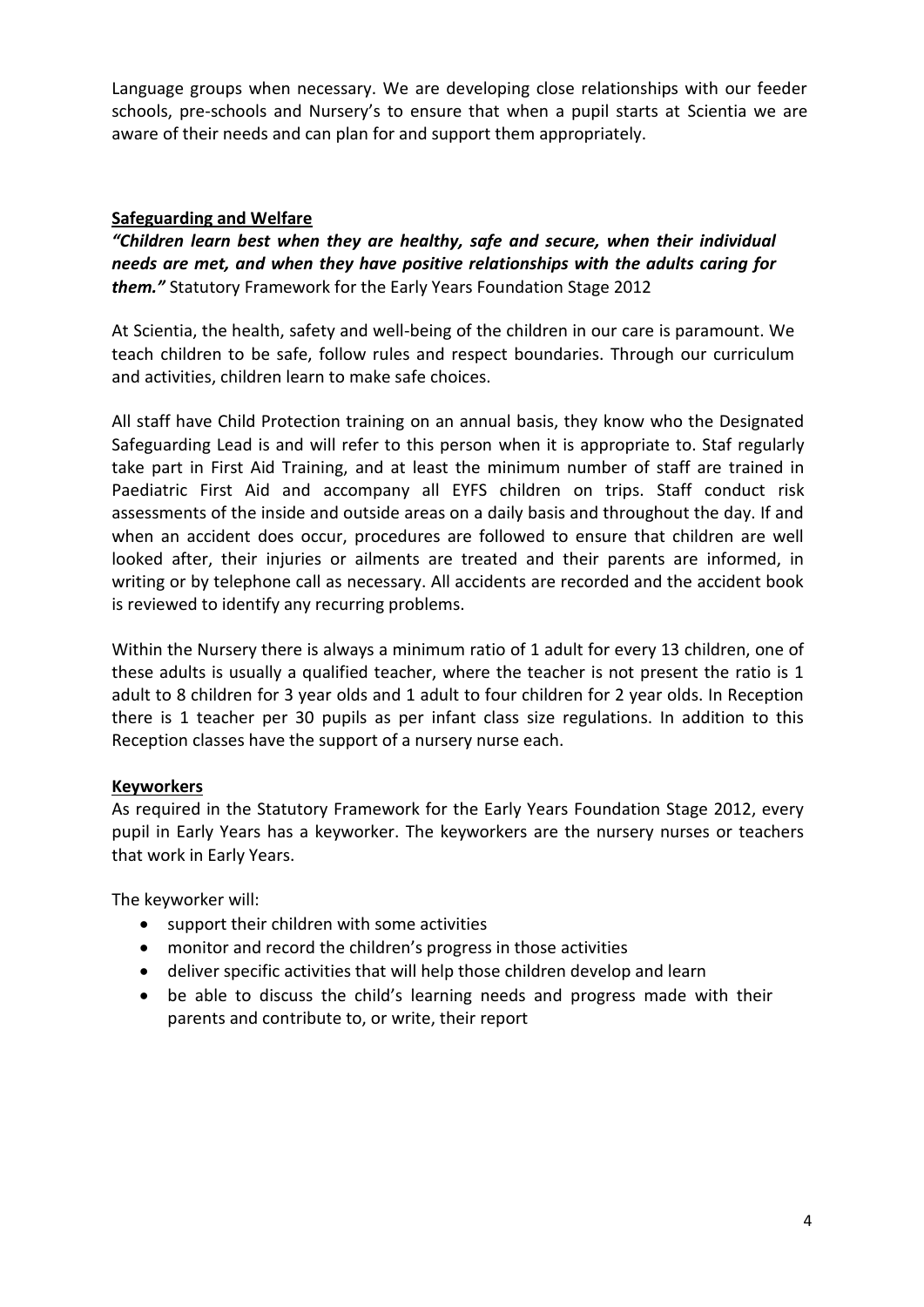## **Homework**

In Early Years we believe that homework provides a link between the learning that takes place in school and that which takes place in children's homes. Every child takes home a book to share with their families on a daily basis. In Reception, in addition to this, we send home levelled reading books for the children to read to their parents. We provide one piece each of phonics and maths homework per child per week, with additional topic homework sent home occasionally. Homework is differentiated for specific groups of pupils and is designed to enable parents to decide how much work is appropriate for their child. Spellings are sent home as part of the phonics homework when it is developmentally appropriate.

## **Home School Partnership**

At Scientia we value the contribution that parents/carers make to their child's education. Parents are a child's first educators and thus the impact of a parents influence on learning is significant. In Early Years we embrace parents as partners in their child's learning. We have an open door policy in Early Years and at the start and end of each session, parents are welcome to come into the Nursery or classrooms to settle their children. We positively welcome parents' contributions and value their input. We invite parents to meet with us termly to formally discuss their child's progress and we are available to meet with parents at other times as needed. We endeavour to arrange informal opportunities for parents to see what their child has been learning, such as shows and events. We also invite parents to Stay and Play on a monthly basis, this is an excellent opportunity for parents to get involved in and observe their child's learning and play. Once a year, parents are formally invited to the annual Early Years winter production.

## **Transition**

Smooth transitions are essential for pupils to feel settled, secure and ready to learn. In Nursery, prospective parents are invited to an open day where they have the opportunity to explore the Early Years environment, ask questions and meet the staff. New children at the start of the academic year have a home visit as well as settling in visits with their parents/carers. Children who join part way through a year do not have a home visit, but do have settling in visits and more if they are needed. Parents and pupils are given information about school and a Welcome to Nursery booklet which describes a typical day in Nursery. Staff make good use of any information that is shared by previous settings and spend time with the child and their parents to build trusting, positive relationships.

On entry to Reception, children may be visited in their pre-school setting where staff are able to have a dialogue with the child as well as their keyworker to ascertain the pupils needs, likes and interests. Pupils and their families are invited to a play visit to their new class and teacher in July before they start school in September. Staff also read and make effective use of the reports and information received from other settings. Prior to entry to school, parents are formally invited to attend a meeting to find out about school, meet the head teacher and class teachers, and to have a tour of the environment. At this meeting, parents are informed about uniform, procedures, routines and expectations. We understand that children settle